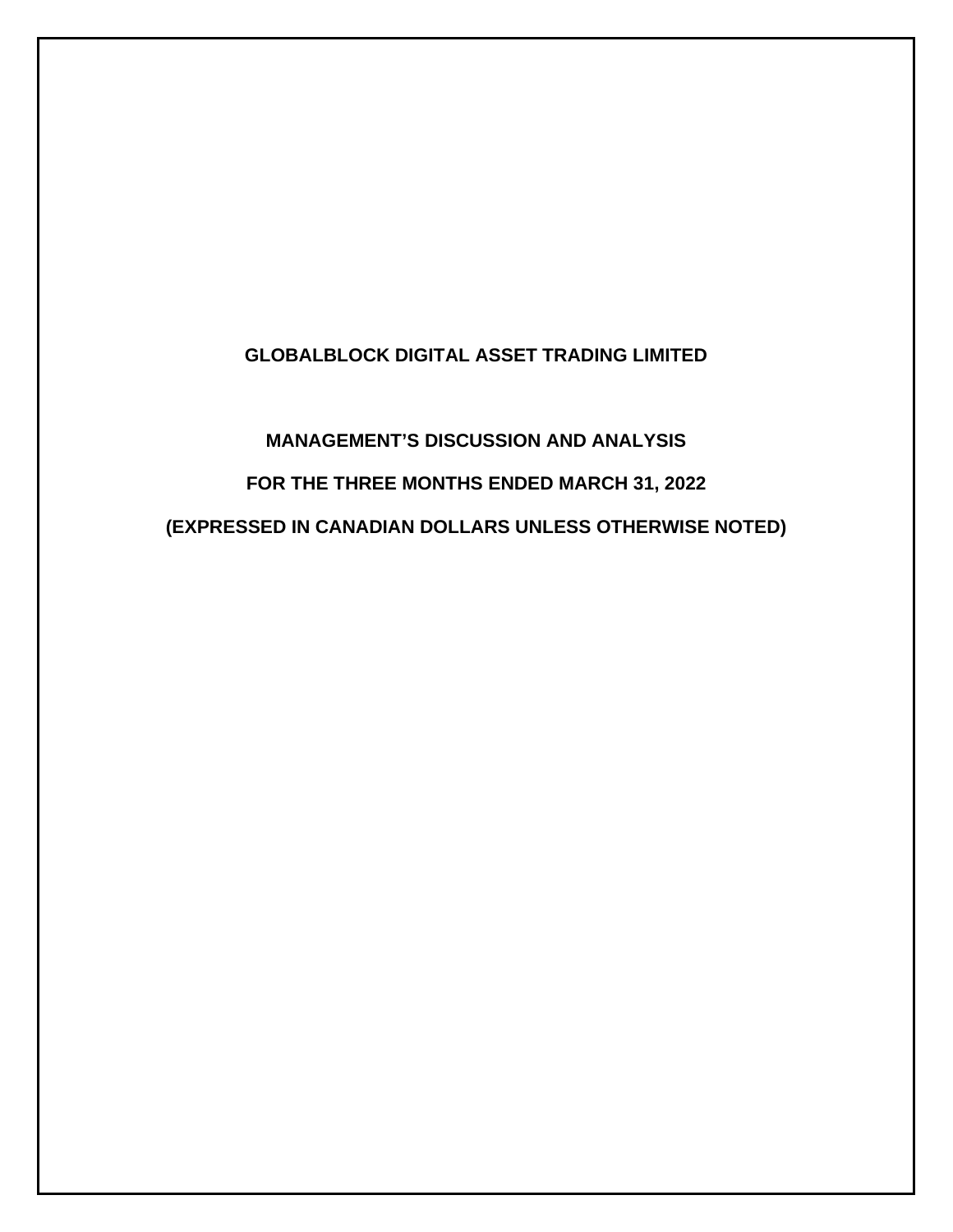#### *Introduction*

*This Management's Discussion and Analysis ("MD&A") of the financial condition and results of the operations of GlobalBlock Digital Asset Trading Limited (the "Company" or "GBDAT") constitutes management's review of the factors that affected the Company's financial and operating performance for the three months ended March 31, 2022 and 2021. This MD&A was written to comply with the requirements of National Instrument 51-102 – Continuous Disclosure Obligations. This discussion should be read in conjunction with the audited annual consolidated financial statements of the Company for the years ended December 31, 2021 and 2020, together with the notes thereto and the unaudited condensed consolidated interim financial statements for the three months ended March 31, 2022. Results are reported in Canadian dollars, unless otherwise noted. Information contained herein is presented as at June 01, 2022 unless otherwise indicated.* 

*The Company applies International Financial Reporting Standards ("IFRS") as issued by the International Accounting Standards Board ("IASB") and interpretations issued by the IFRS Interpretations Committee ("IFRIC") in preparing the aforementioned financial statements of the Company.* 

*For the purposes of preparing this MD&A, management, in conjunction with the Board of Directors of the Company (the "Board"), considers the materiality of information. Information is considered material if: (i) such information results in, or would reasonably be expected to result in, a significant change in the market price or value of the Company's common shares; (ii) there is a substantial likelihood that a reasonable investor would consider it important in making an investment decision; or (iii) it would significantly alter the total mix of information available to investors. Management, in conjunction with the Board, evaluates materiality with reference to all relevant circumstances, including potential market sensitivity.* 

*Further information about the Company and its operations can be obtained from the offices of the Company or on SEDAR at [www.sedar.com](http://www.sedar.com/).* 

#### *Cautionary Note Regarding Forward-Looking Information*

*This MD&A contains certain forward-looking information and forward-looking statements, as defined in applicable securities laws (collectively referred to herein as "forward-looking statements"). These statements relate to future events or the Company's future performance. All statements other than statements of historical fact are forward-looking statements. Often, but not always, forward-looking statements can be identified by the use of words such as "plans", "expects", "is expected", "budget", "scheduled", "estimates", "continues", "forecasts", "projects", "predicts", "intends", "anticipates" or "believes", or variations of, or the negatives of, such words and phrases, or statements that certain actions, events or results "may", "could", "would", "should", "might" or "will" be taken, occur or be achieved. Forwardlooking statements involve known and unknown risks, uncertainties and other factors that may cause actual results to differ materially from those anticipated in such forward-looking statements. The forward-looking statements in this MD&A speak only as of the date of this MD&A or as of the date specified in such statement.* 

*Inherent in forward-looking statements are risks, uncertainties and other factors beyond the Company's ability to predict or control. Please also make reference to those risk factors referenced in the "Risk Factors" section below. Readers are cautioned the assumptions underlying such statements may prove to be incorrect. Actual results and developments are likely to differ, and may differ materially, from those expressed or implied by the forward-looking statements contained in this MD&A.* 

*Forward-looking statements involve known and unknown risks, uncertainties and other factors that may cause the Company's actual results, performance or achievements to be materially different from any of its*  future results, performance or achievements expressed or implied by forward-looking statements. All *forward-looking statements herein are qualified by this cautionary statement. Accordingly, readers should not place undue reliance on forward-looking statements. The Company undertakes no obligation to update*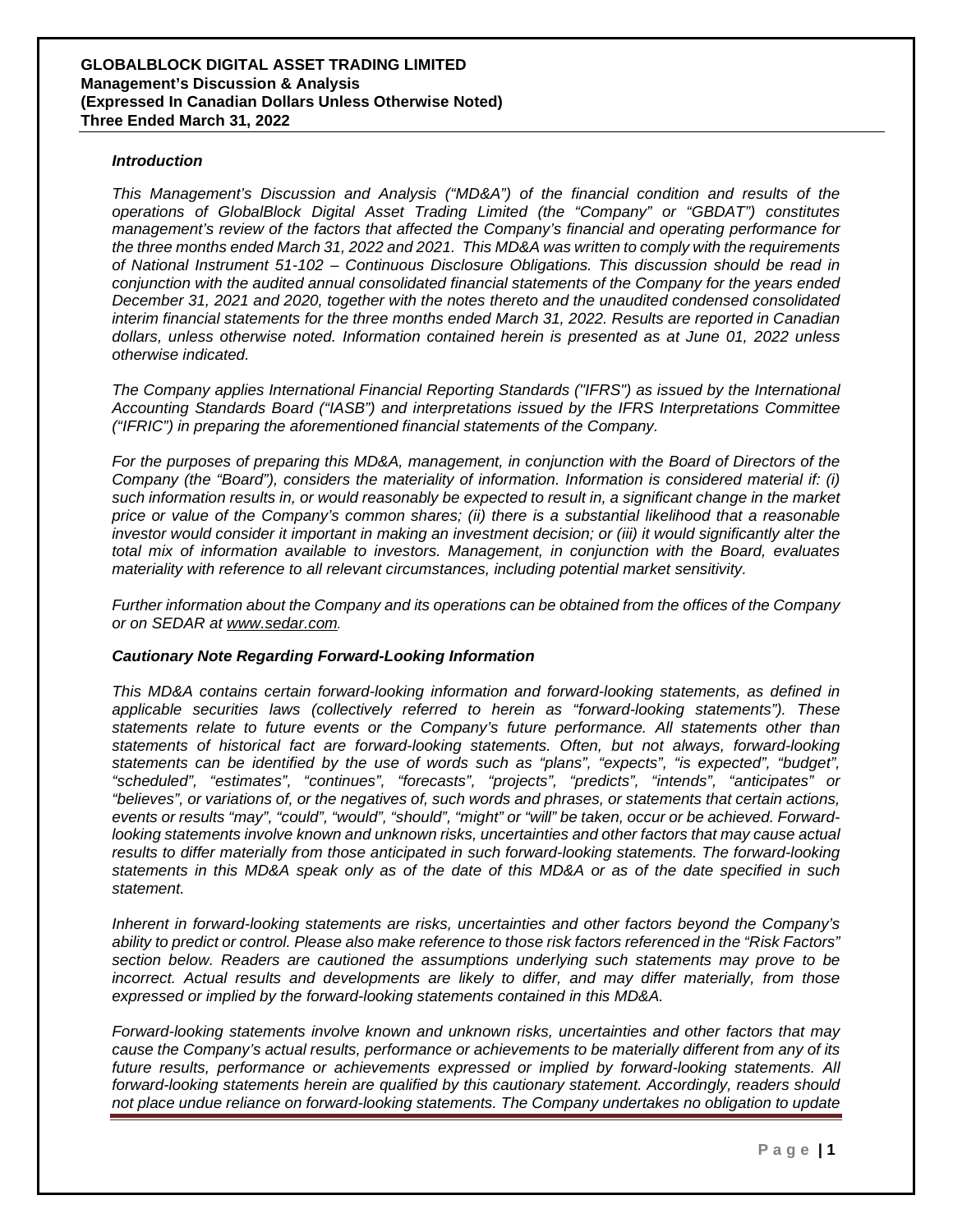*publicly or otherwise revise any forward-looking statements whether as a result of new information or future events or otherwise, except as may be required by law. If the Company does update one or more forwardlooking statements, no inference should be drawn that it will make additional updates with respect to those or other forward-looking statements, unless required by law.* 

# **2022 Corporate Highlights and Subsequent Events**

In addition, during the three months ended March 31, 2022, the Company's highlights included:

- As at March 31, 2022, the Company had \$3.1 million in working capital (December 31, 2021 \$4.3 million) and cash on hand of \$1.9 million (December 31, 2021 - \$3.1 million).
- Earned revenues of \$470,670; using cash in operations of \$1,145,402 and having a net loss for the three months ended March 31, 2022, of \$1,930,728,
- Announced the appointment of Cindy Berichon as Head of Marketing and Amaan Jalwa as CFO of the Company.
- We have managed to shift our technology resources and our app is now on track for early H2 release alongside a digital marketing plan to target High Net Worth Individuals (HNWIs) in the UK.
- the Company's technology plans have made significant progress in terms of their flexibility and scope by the design of the GlobalBlock Engine, a platform whose data aggregation and reporting abilities will have the ability to enable both accurate and timely financial reporting alongside incorporating new crypto asset classes and trading partners.
- Interest in Decentralised Finance (DeFi) grew from professional trading clients.
- Regulatory hurdles in Q1 have presented greater longer-term opportunity. The Company withdrew from the FCA's (defined below) Temporary Registration Regime on March 24th, after significant consultation with legal and compliance experts. Working alongside the FCA, the Company agreed to immediately halt the onboarding of new clients and to wind-down its UK crypto trading function by 25th May.
- Back up plans to cater for such a scenario had already been discussed, with GlobalBlock Europe, UAB having been incorporated on the 18th of March in Lithuania. The Company now has its trading function based offshore (i.e., not in the UK) and an MLRO based in Lithuania and is registered as a Virtual Asset Service Provider with the FCIS in Lithuania.
- As a result, the Company can still service and on-board UK clientele and will monitor and adapt to the developing regulatory regime in Europe such that it will be able to target the 300m population of Europe once the EU's MiCA regime comes into force, expected in 2024.

In March 2022, the Company announced the incorporation of GlobalBlock Europe UAB in the European Union jurisdiction of Lithuania, and the Company's transition to become a European based Virtual Asset Service Provider. Concurrently, the Company announced it was withdrawing from the Financial Conduct Authority ("FCA") registration process in the UK and completed the transition as a Virtual Asset Service Provider in Europe on May 25, 2022, with all clients transitioned to GlobalBlock Europe UAB at this time. The Company's services and offerings will all remain unchanged, and a European Union base is expected to have greater potential growth in the long term.

# **Description of Business**

GBDAT is a publicly traded holding company (TSX Venture: BLOK) whose wholly owned subsidiary, GlobalBlock Europe UAB ("GBE" or "GlobalBlock Europe") is a Lithuania based digital asset broker that provides a personalised telephone brokerage service, trading platform and mobile app. Established in 2018 by an experienced team of financial services professionals, GBE acts as a trusted agent serving the digital asset needs of individuals, corporates, institutional financial firms and intermediaries, providing best execution trading and safe custody of digital assets.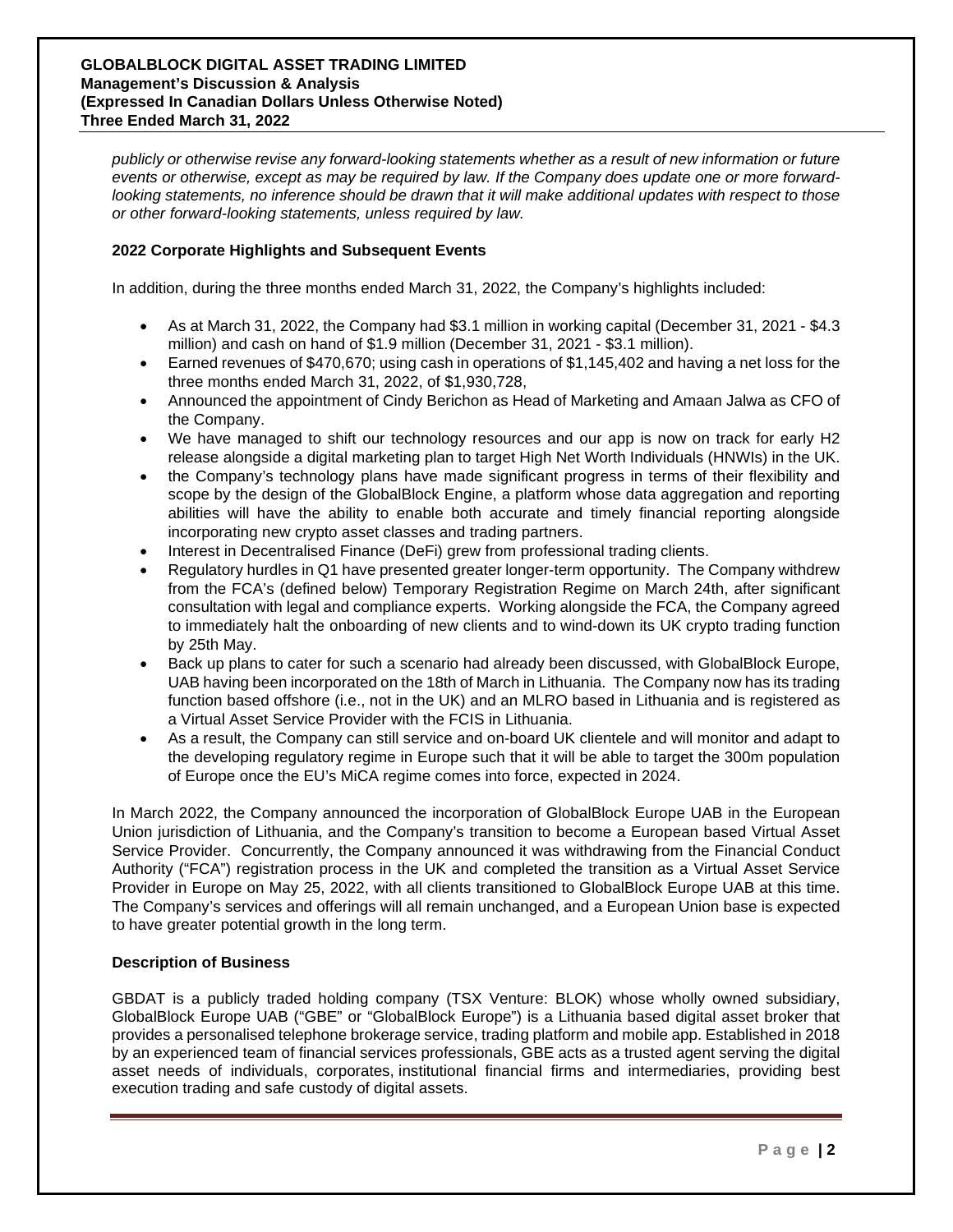#### **Outlook**

In conjunction with the acquisition of GlobalBlock UK's brokerage business, the Company's focus has moved towards the development and adoption of digital assets, services and platforms. Recently, there has been an operational shift towards this business, its growing revenues and the exciting opportunity it presents. GlobalBlock Europe offers over 100 digital assets to trade via the phone and secure messaging along with a mobile app and web-based platform. GlobalBlock Europe is upgrading this technology, where it will own 100% of the IP for its new mobile app due to launch in H2 2022. Continuing momentum to build out the infrastructure to support growth in 2022, alongside maintaining its commitment to regulation, security and transparency will be key to leveraging the Company's marketing program. The "refreshingly human" campaign was rolled out as a soft launch in late 2021 and into 2022, and will be optimised and scaled up to coincide with the launch of the new mobile app. Further upgrades to this app are planned throughout H2 2022, enabling features that will mark GlobalBlock Europe as a real differentiator in the digital asset ecosphere. Further product launches are in the pipeline, dependent upon regulatory attitude and guidance with regard to potential income streams such as decentralised finance (DeFi), staking and cryptocurrency node operation. The Company's brand and presence is growing substantially, with ever increasing exposure at key digital asset events and across targeted media channels. The team has extensive knowledge in digital assets, and this is conferred to mainstream media outlets who regularly cover the Company in press articles, helping increase the business's share of voice.

The transition to the European entity completed on May 25, 2022, and the Company's focus will still remain on servicing its existing client base and increasing market share. As the regulatory regime in Europe develops with Market in Crypto Assets Regulation (MiCA) and its currently scheduled readiness for 2024, the Company looks forward to meeting those requirements and developing its European client base. There are unknown risks as to the details of MiCA and how this may affect the business.

On April 29th management applied for a Management Cease Trader Order (MCTO) which was subsequently approved and then lifted on 31st May. The revenue testing for the Company's audited annual financials was extremely rigorous thanks to increased regulatory scrutiny over the crypto asset ecosphere and proved to be a through test of the company's systems and controls. The aggregation of data sets from various counterparties where there are no general data reporting standards led to delays in filing the accounts and therefore drove the application for the MCTO. This process has driven technology improvements that will lead to vastly more efficient reporting abilities and enable GlobalBlock to scale its business effectively.

Recent macro economic events have knocked financial asset prices in general and crypto has not been immune. Furthermore, the crypto ecosystem has endured its own problems with the early May implosion of the UST/Luna protocol. This serves as a general reminder of the risks involved. On the positive side, other stable coins held their pegs and coped with all related redemption pressures in an orderly fashion, not requiring any assistance from any centralized party. Future iterations of stable coins will learn from the UST/Luna weaknesses and the asset class will become stronger. Nevertheless, heightened risk awareness and caution is the modus operandi for the Company and its counterparties as a result. The general outlook for cryptocurrencies over the longer term is extremely bright with institutional interest and adoption growing alongside real-world use cases and understanding of the technology's strengths and benefits. At some point in the not too distant future it is expected that all tradeable assets will be transacted on crypto-protocols.

#### **Discussion of Operations**

**Financial Performance**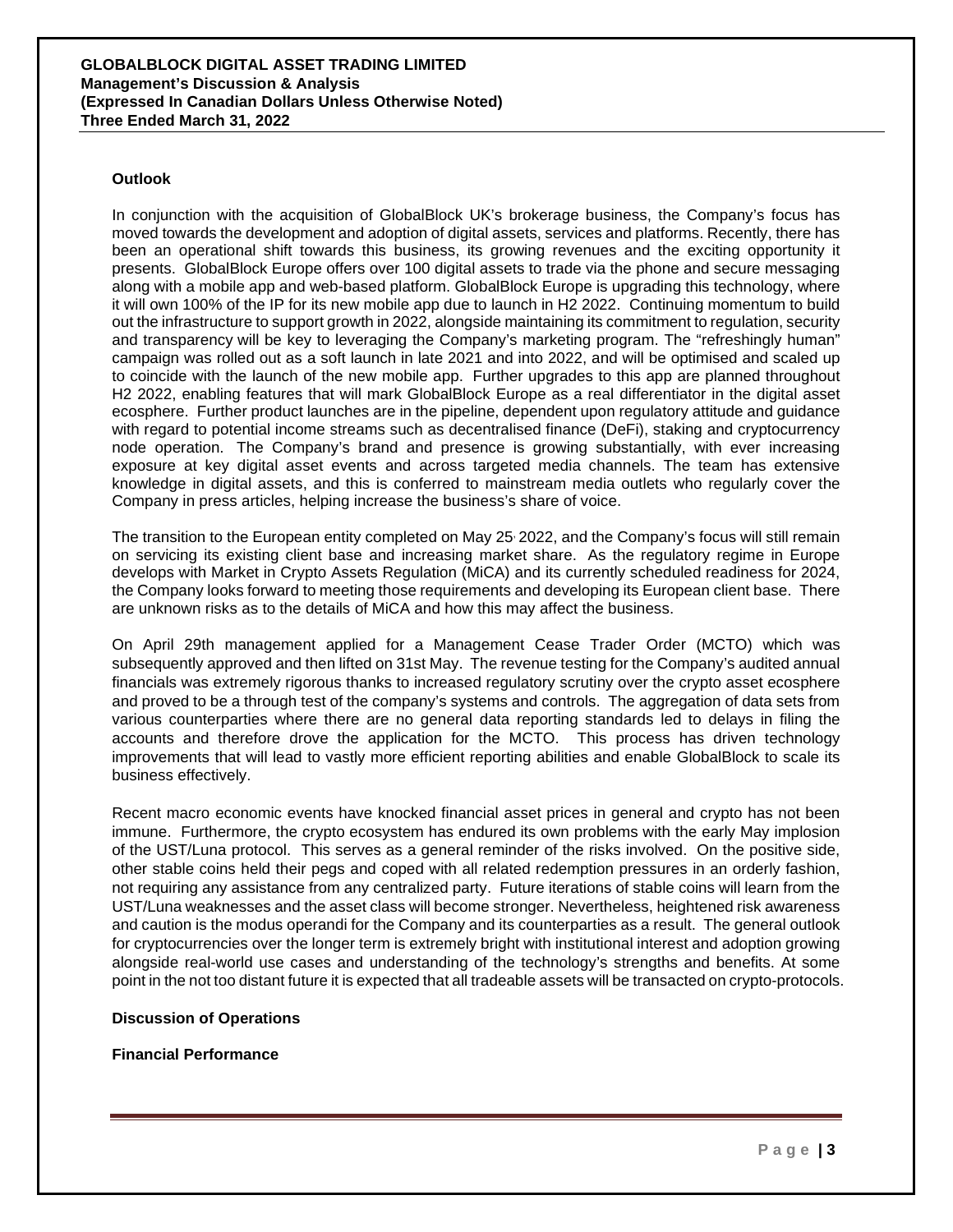The results for the three months ended March 31, 2022, are not comparable to the same periods in the prior year given the Company's significant acquisition of GlobalBlock UK in July 2021; prior to this date, GBDAT's operations primarily consisted of holding costs, such as legal, accounting and audit and general and administrative.

For the three ended March 31, 2022, the Company incurred a comprehensive net loss of \$2,027,860 (2021 - \$245,571). The trading loss for the three months ended March 31, 2022, was \$1,803,203, and the significant components included the following:

|                         | 3 Months<br>ended |                                                                                                                                                                                                                                                                                                                                                                                                                                                                                                                                                                                                                                                    |
|-------------------------|-------------------|----------------------------------------------------------------------------------------------------------------------------------------------------------------------------------------------------------------------------------------------------------------------------------------------------------------------------------------------------------------------------------------------------------------------------------------------------------------------------------------------------------------------------------------------------------------------------------------------------------------------------------------------------|
|                         | March 31,<br>2022 | <b>Explanation</b>                                                                                                                                                                                                                                                                                                                                                                                                                                                                                                                                                                                                                                 |
| Revenue                 | \$470,670         | Revenue earned from brokering services during 01 Jan 2022<br>to 31 March 2022<br>Includes over 900 trades, indicating an average value per<br>trade for the period of Jan - Mar 2022 of \$522                                                                                                                                                                                                                                                                                                                                                                                                                                                      |
| Wages & payroll         | \$742,128         | Compensation includes new management<br>Team in UK includes over 24 employees, including a sales<br>team prepared for outreach                                                                                                                                                                                                                                                                                                                                                                                                                                                                                                                     |
| General & admin         | \$586,543         | Includes legal, accounting and audit professional fees of<br>\$291,113 which is higher due to increase in audit fees, as<br>well as ongoing assistance as the Company evaluates<br>additional jurisdictions and compliance.<br>D&O insurance costed \$45K based on accrual accounting.<br>Includes \$74,817 of IT operations to support the platform<br>and mobile app, as well as a customer relationship<br>management system and other integrations<br>\$78,750 was spent in consulting for GB Canada entity<br>\$67,299 was rent cost for London office.<br>G&A also includes rent, insurance, listing fees, and other<br>administrative items |
| Sales & marketing       | \$137,725         | \$35K was spent on PR activity and \$50k was expensed for<br>hiring Head of Marketing in London office.<br>Includes fees to update Company's websites, branding, and<br>media, and development of marketing campaign                                                                                                                                                                                                                                                                                                                                                                                                                               |
| Share-based<br>payments | \$196,502         | Share-based payments relates to the vesting of options<br>granted throughout Q1 2022                                                                                                                                                                                                                                                                                                                                                                                                                                                                                                                                                               |

Other items for the three months ended March 31, 2022, included:

- *Fair value adjustments \$83,813* this relates to fair value adjustments on the digital assets held and converted, which are collected as revenue for brokering services.
- Foreign exchange loss of \$281,844
- Cumulative translation adjustment of \$306,450. This relates to revaluation differences between monetary and non-monetary balances. Average Fx rate for the quarter is 1.2668 & Fx rate at as 31 March 2022 is 1.2507

**Liquidity and Financial Position**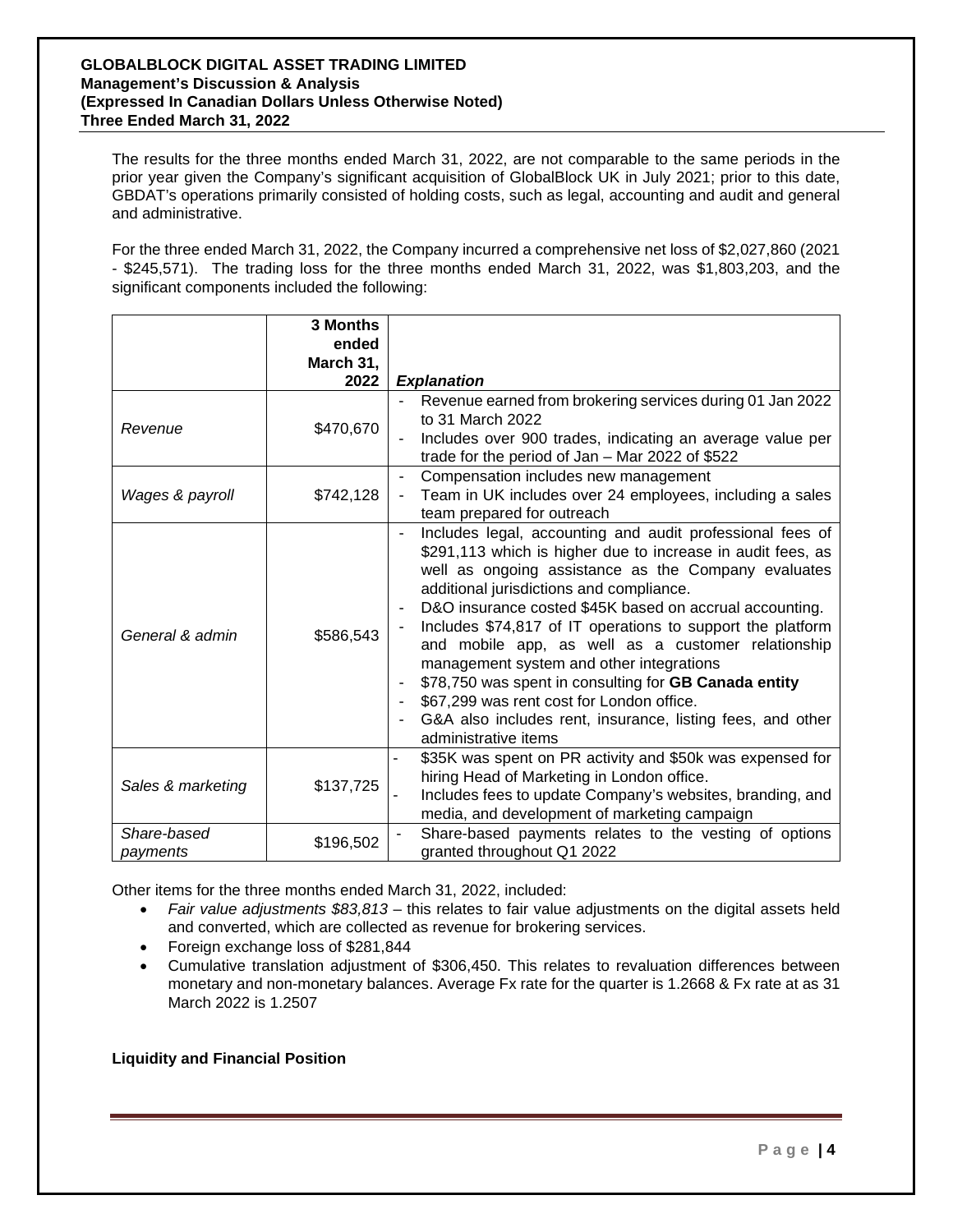As at March 31, 2022, the Company held unrestricted cash of \$1,930,728 and had working capital of \$3,110,986. Included in working capital is \$644,453 of digital assets held on account of the Company. . For the three months ended March 31, 2022, the Company used cash in operation of \$1,145,402, while cash used in investing activities was \$71,742, and cash provided by financing activities was \$0.

The Company's ability to continue as a going concern is dependent upon its ability to achieve profitable operations. The Company may need to obtain additional funding from loans or equity financings or through other arrangements. Although the Company has been successful in the past in obtaining financing, there is no assurance that it will be able to obtain adequate financing in the future or that such financing will be on terms advantageous to the Company.

| <b>Three Months Ended</b> | <b>Revenues</b><br>(\$) | <b>Net Loss</b><br>(\$) | <b>Net Loss (Per</b><br>Share) (\$) |
|---------------------------|-------------------------|-------------------------|-------------------------------------|
| March 31, 2022            | 470,670                 | 2,027,860               | (0.02)                              |
| December 31, 2021         | 635,409                 | (32, 472, 636)          | (0.61)                              |
| September 30, 2021        | 838,433                 | (3, 238, 781)           | (0.03)                              |
| June 30, 2021             | nil                     | (198, 537)              | (0.00)                              |
| March 31, 2021            | nil                     | (245, 571)              | (0.00)                              |
| December 31, 2020         | nil                     | (192, 120)              | (0.00)                              |
| September 30, 2020        | nil                     | (93, 730)               | (0.00)                              |
| June 30, 2020             | nil                     | (161,183)               | (0.00)                              |

# **Selected Quarterly Information**

# **Related Party Transactions**

The amounts in the table below are amounts recognized as expense related to directors and senior officers identified as key management personnel by the Company, which includes the directors, CEO, CFO, COO and T. Bullman, K. Thompson and P. Bullman. The following table is for the three months ended March 31, 2022 and 2021:

|                                         | 2022 |        | 2021   |
|-----------------------------------------|------|--------|--------|
| Paid to the Company's CEO               | \$   | 35,661 | 36,635 |
| Paid to the Company's COO               |      | 30,567 |        |
| Paid to a company controlled by the CFO |      | 78,750 | 7,500  |
| Paid to the Company's former CFO        |      |        |        |
| Paid to the Company's former executive  |      |        |        |
| chairman                                |      |        |        |
| Paid to key management of GB UK         |      | 91,700 |        |
| Paid to non-executive directors         |      | 14,750 | 17,750 |
| Paid to a law firm which has a former   |      |        |        |
| director as a partner                   |      | 69,240 | 59,039 |
| Rent paid to a company controlled by    |      |        |        |
| officers of the Company                 |      | 67,247 |        |
| Share-based compensation                |      | 54,805 |        |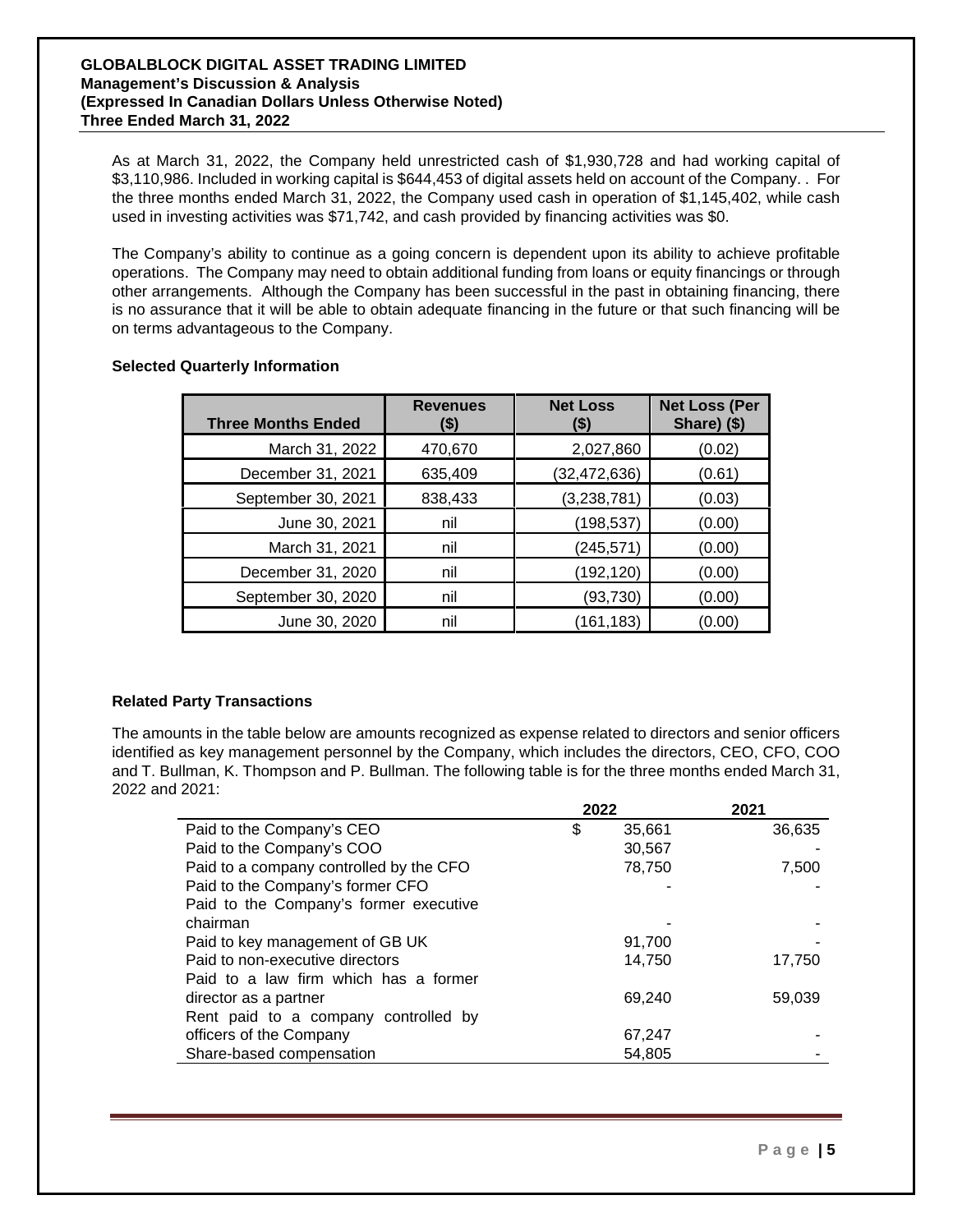As at March 31, 2022, \$92,288 was due to related parties and included in accounts payable and accrued liabilities.

#### **Off-Balance-Sheet Arrangements**

The Company does not have any off-balance-sheet arrangements that have, or are reasonably likely to have, a current or future effect on its results of operations or financial condition, including, without limitation, such considerations as liquidity, capital expenditures and capital resources that would be considered material to investors.

### **Share Capital**

As of the date of this MD&A, the Company had 104,948,741 issued and outstanding common shares and outstanding dilutive instruments as follows:

- i) 140,000 agent's options, \$1.50 exercise price, expiring in April 1, 2023
- ii) 650,525 options, \$0.95 exercise price, expiring June 5, 2023
- iii) 300,000 options, \$0.23 exercise price, expiring June 13, 2024
- iv) 1,330,000 options, \$0.82 exercise price, expiring July 22, 2026
- v) 1,000,000 options, \$0.95 exercise price, expiring August 9, 2026
- vi) 250,000 options, \$0.71 exercise price, expiring December 2, 2026
- vii) 250,000 options, \$0.34 exercise price, expiring March 14, 2027

In addition, as of the date of this MD&A, there are 33,915,000 shares in escrow to be released in tranches through to July 2023.

#### **Financial instruments and digital asset risk**

As at March 31, 2022, the Company's financial instruments consist of cash, cash held for clients, receivables, deposits, accounts payable and accrued liabilities and client deposits liability. As at 31 March 2022 the Company had \$1,252,243 assets staked as DeFi and \$3,487,701 as DeFi asset inventory.

The platform/DeFi provider accepts BTC, ETH or USD stable coins. As at reporting date i.e., 01 June 2022, the Company does not have any risk associated with DeFi as all the investments were liquidated and returned to customers. Cryptocurrencies held by under DeFi do not enjoy the same protections as are available in respect of traditional bank deposits and financial products.

DeFi platforms are under no duty to return to you the same cryptocurrencies originally delivered to, or otherwise held by, us, but where necessary we will return equivalent cryptocurrencies of an identical type, and in the same nominal amount, of the relevant cryptocurrencies to you; and the platforms have the Company's consent that the DeFi platform may deposit, transfer, lend, pledge, repledge or otherwise Risk **Disclosures** 

Below are the risk factors associated with DeFi investments:

Volatility: Cryptocurrencies are more volatile relative to most fiat currencies and other assets and this unpredictability of their price may result in significant loss over a short period of time. DeFi platforms are not responsible for the cryptocurrencies market and make no representations or warranties concerning the real or perceived value of any cryptocurrencies, and the quality, suitability, usefulness, accuracy, or completeness of any data provided by us.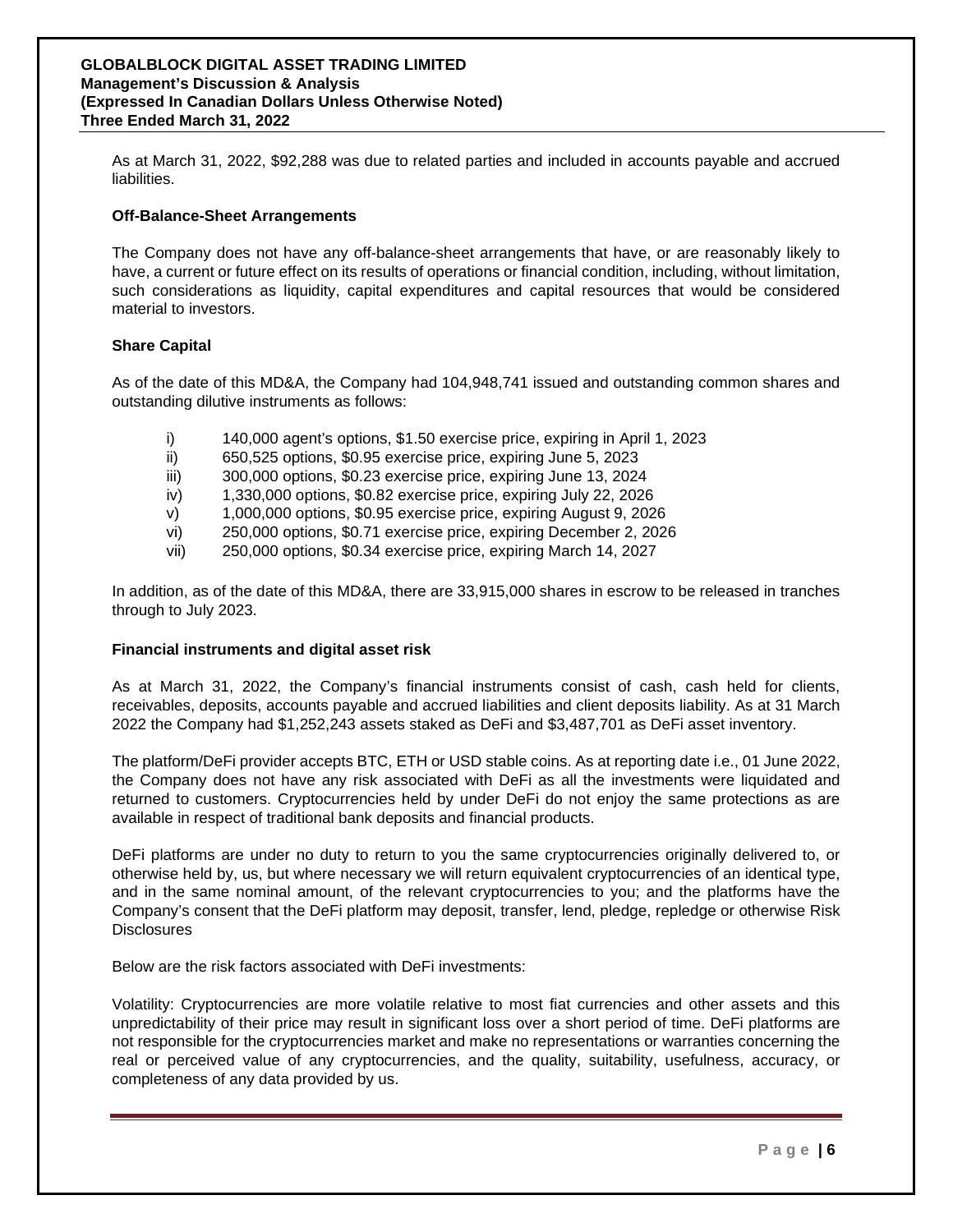Not legal tender: Cryptocurrencies are not money or legal tender, are not backed by any government or central banks and mostly do not have any underlying assets, revenue stream, or another source of value.

Deposit insurance: DeFi platforms are not a bank or depositary institution. They are not covered by insurance against losses or subject to any Deposit Guarantee Scheme, Federal Deposit Insurance Protection, or Securities Investor Protection Corporation protections or the protections of any comparable organisation in other jurisdictions.

Regulatory status: The regulatory status of cryptocurrencies is currently unsettled, varies among jurisdictions and is subject to significant uncertainty. Legislative and regulatory changes or actions relating to cryptocurrencies or blockchain technology at a domestic, international, or supranational level may adversely affect or restrict, as applicable, the use, transfer, exchange and value of cryptocurrencies, as well as the provision of our services.

Fraud: The nature of cryptocurrencies may lead to an increased risk of fraud or cyberattack and any losses due to fraudulent or accidental transactions will not be recoverable. The fair values of financial assets and financial liabilities are characterized using a hierarchy as follows:

Level 1 – quoted prices in active markets for identical assets or liabilities. Level 2 – inputs other than quoted prices included in Level 1 that are observable for the asset or liability, either directly (i.e. - as prices) or indirectly (i.e.: derived from prices); and Level 3 – inputs for the asset or liability that are not based on observable market data.

#### (ii) Credit risk

Credit risk is the risk of loss associated with a counterparty's inability to fulfil its payments obligations. The Company's maximum exposure to credit risk at the reporting date is the carrying value of cash and cash on deposit with exchanges and third parties. The Company has no interest-bearing debt. The Company manages its credit risk by using reputable financial institutions. Management believes that the credit risk concentration with respect to cash held at banks is remote since all cash is held with financial institutions of reputable credit.

The Company limits its credit risk of digital assets by placing these assets with counterparties on which the Company has performed internal due diligence procedures. The Company's ongoing due diligence procedures including procedures around on-boarding new counterparties which includes review of counterparty AML and KYC policies, review of market information specifically regarding various counterparties' security and solvency risk, and monitoring balance limits for each counterparty, as well as security processes around custodial private keys. The Company believe that these processes limit its exposure to credit risk with respect to its digital assets.

(iii) Interest rate risk

Interest rate risk is the risk that the fair value or future cash flows of a financial instrument will fluctuate because of changes in market interest rates. As at December 31, 2021, the Company is not exposed to any significant interest rate risk.

(iv) Currency risk

Currency risk relates to the risk that the fair values or future cash flows of the Company's financial instruments will fluctuate because of changes in foreign exchange rates. Exchange rate fluctuations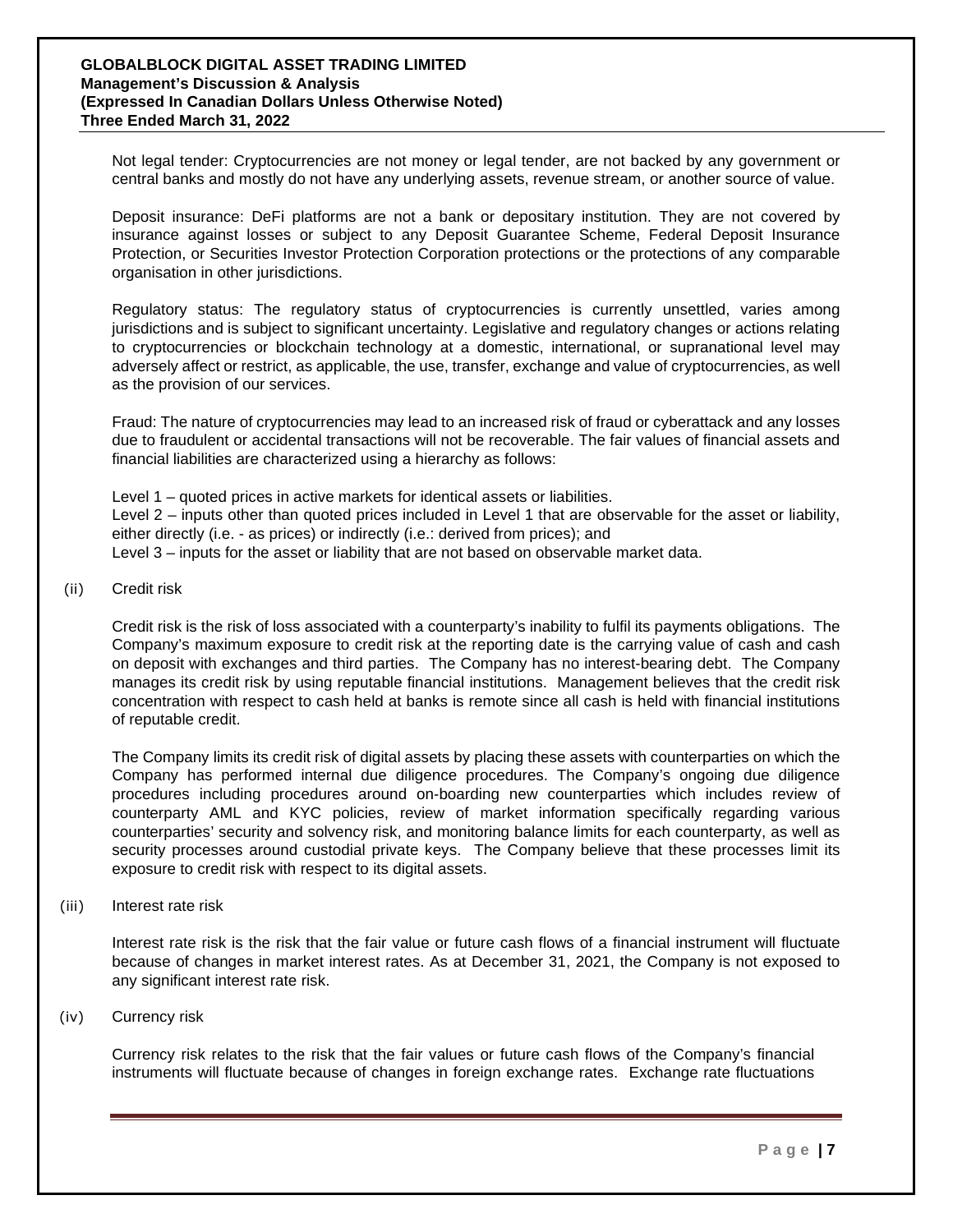affect the portion of brokering fee revenues charged in fiat, and the costs that the Company incurs in its operations.

The majority of the Company's expenditures are incurred in the British pound, the functional currency of GlobalBlock UK. GlobalBlock UK most significant denomination of revenue is the British pound, however, it also collects revenue in US dollars, Euro and numerous digital assets. For the Canadian parent, GBDAT, the majority of expenses are incurred in Canadian dollars, which is also the currency in which the Company has historically raised capital and is the functional currency of the entity. While transactions in foreign currencies, and the fluctuation of foreign currencies to each entity's respective functional currency will impact the profitability of the Company, the Company seeks to minimize exposure to currency risk by ensuring revenues and expenses are in the same currency as much as possible.

As of December 31, 2021, the Company's is exposed to USD foreign exchange risk through the financial assets and liabilities denominated in USD with regards to the Company's subsidiary, GB UK. The net monetary position in USD by GB UK as at March 31, 2022 is US\$2,361,142 and a 10% change in the foreign exchange rate would cause a \$300,000 change in Company's net income before taxes.

(v) Liquidity risk

Liquidity risk is the risk that the Company will not be able to meet its obligations as they become due. The Company manages liquidity risk by maintaining cash balances to ensure that it is able to meet its shortand long-term obligations as and when they fall due. The Company manages cash projections centrally and regularly updates projections for changes in business forecasts and fluctuations caused by changes in digital asset prices and foreign exchange rates. All of the Company's liabilities are short term in nature and mature within 30 days of December 31, 2021.

(vi) Digital asset risk

Digital asset prices are affected by various forces including global supply and demand, interest rates, exchange rates, inflation or deflation and global political and economic conditions, as well as general public sentiment. The Company maintains an investment in digital assets as a result of earning revenues denominated in cryptocurrencies which may be subject to significant changes in value and therefore exposed to market risk with the fluctuation in market prices, and in addition, the profitability of the Company is directly related to current and future demand for digital assets. The Company monitors this risk on a daily, weekly and monthly basis to make informed decisions on the degree of exposure the Company has to the volatility of the digital asset market.

(vii) Counterparty risk

The Company holds customers' digital assets through self-custody solutions, Company accounts with crypto asset exchanges and counterparties, and custodians. The Company's custody strategy is designed to support liquidity and efficient trading by ensuring digital assets are readily available to deploy in client requested trades, while ensuring the digital assets are also safeguarded against theft, hacks or security breaches. The Company continuously monitors its cash and digital asset balances maintained with its various counterparties, as well as monitors the counterparties themselves, evaluating their systems, controls, public disclosures, insurance, reputation and liquidity processes. Based on the Company's ongoing diligence of the counterparties, and the available digital assets that can be held, the Company prioritizes holding digital assets at counterparties with external evaluation of their controls (such as SOC reports), self-custody cold storage solutions and counterparties which may offer insurance coverage in certain circumstances.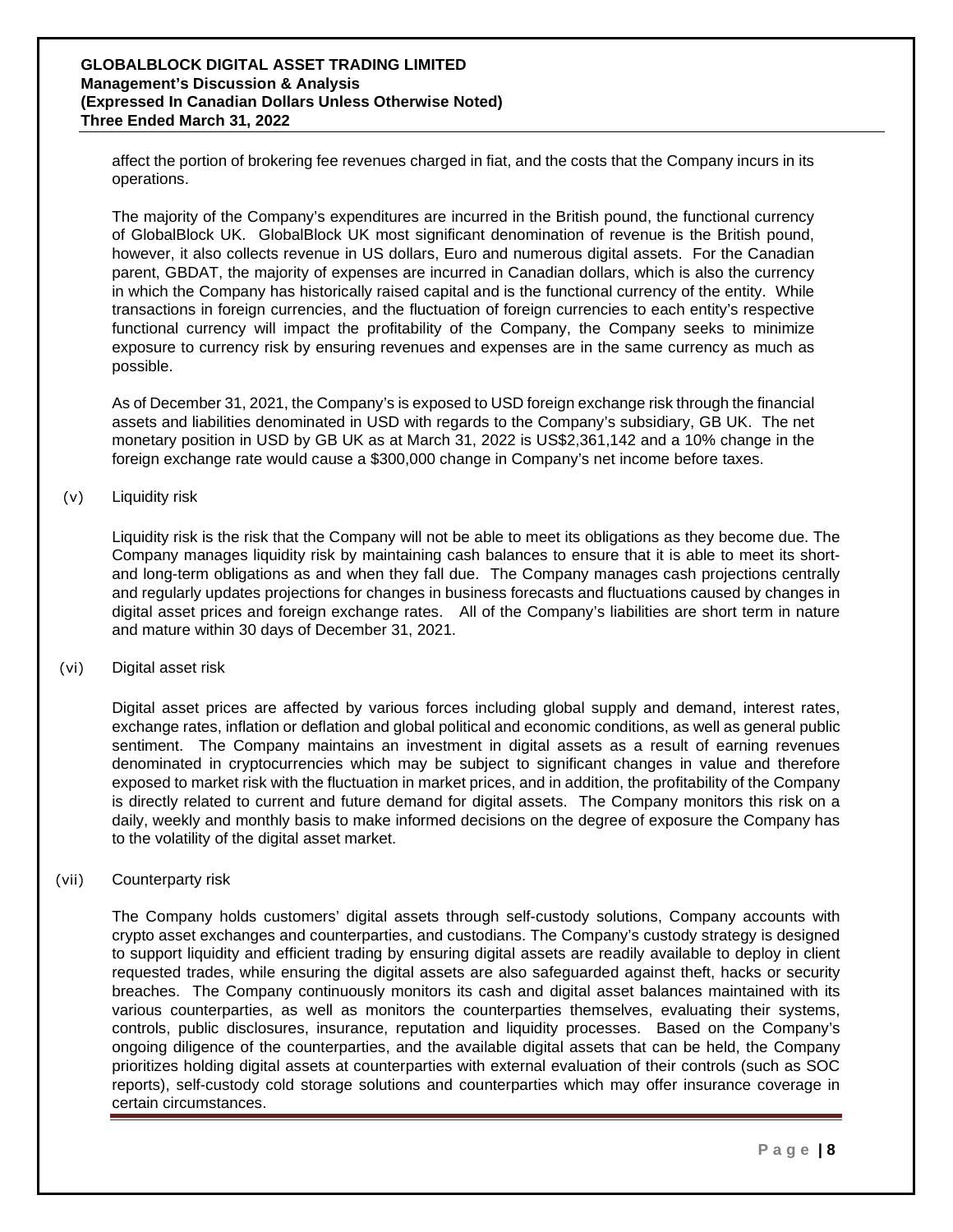Digital assets are controllable by the possessor of both the unique public key and private key relating to the local or online digital wallet in which the digital assets are held. The networks require a public key relating to a digital wallet to be published when used in a spending transaction and, if private keys are lost or destroyed, this could prevent trading of the corresponding digital asset. Security breaches, computer malware, and computer hacking attacks have been a prevalent concern in the digital asset exchange markets. The Company has committed to securely store all digital assets it holds on behalf of its users and as such the Company may be liable to its users for losses arising from the theft or loss of user private keys. The Company has no reason to believe it will incur any expense associated with such potential liability because i) it has no known or historical experience of claims to use as a basis of measurement ii) it accounts for and continually verifies the amount of digital assets within its control and iii) it has established security around custodial private keys to minimize the risk of theft or loss.

#### (viii) Permits and licenses

Certain operations of the Company and its operating subsidiaries, GlobalBlock UK and GlobalBlock Europe, require licenses and permits from various governmental authorities.

Regulatory hurdles in Q1 have presented greater longer-term opportunity. The Company withdrew from the FCA's Temporary Registration Regime on March 24th, after significant consultation with legal and compliance experts. Working alongside the FCA, the Company agreed to immediately halt the onboarding of new clients and to wind-down its UK crypto trading function by 25th May.

As a result, GlobalBlock Europe was incorporated on the 18th of March in Lithuania. The Company now has its trading function based offshore (i.e., not in the UK) and an MLRO based in Lithuania and is registered as a Virtual Asset Service Provider with the FCIS in Lithuania.

Due to this change the Company can still service and on-board UK clientele and will monitor and adapt to the developing regulatory regime in Europe.

GlobalBlock Europe was incorporated for the purpose of transitioning the digital asset broker business to Lithuania and becoming a European based Virtual Asset Service Provider (being a virtual currency depository wallet operator and virtual currency exchange operator). While this transition occurred on May 25, 2022, GlobalBlock Europe is not a licensed financial services provider and is not supervised by the Bank of Lithuania. GlobalBlock Europe is supervised by the Financial Crime Investigation Service under the Ministry of Interior of the Republic of Lithuania within the scope of the Law on Prevention of Money Laundering and Terrorist Financing of the Republic of Lithuania and other legislation stemming thereof.

Failure or delays in obtaining necessary approvals for licenses and permits, could have a materially adverse effect on the Company's financial condition and result of operations. Should the Company seek to expand its business, it will need to comply with the laws and regulations of each jurisdiction in which it carries on such business. There is no assurance that the Company (through its operating subsidiaries) will be able to comply with the laws and regulations of each jurisdiction in which it seeks to expand.

#### *The emergence of DeFi subjects us to evolving risks and uncertainties*

We have held and may at any point hold investments in select DeFi protocols, both for the company and on behalf of some professional clients. These protocols achieve their investment purposes through selfexecuting smart contracts that allow users to invest crypto assets in a pool from which other users can borrow without requiring an intermediate party to facilitate these transactions. These investments effectively earn interest to the investor by earning tokens for supplying liquidity to the protocol selected. These tokens fluctuate in their market price and the effective interest earned is dependent upon this price. These investments can generally be withdrawn with no restrictions. However, these DeFi protocols pose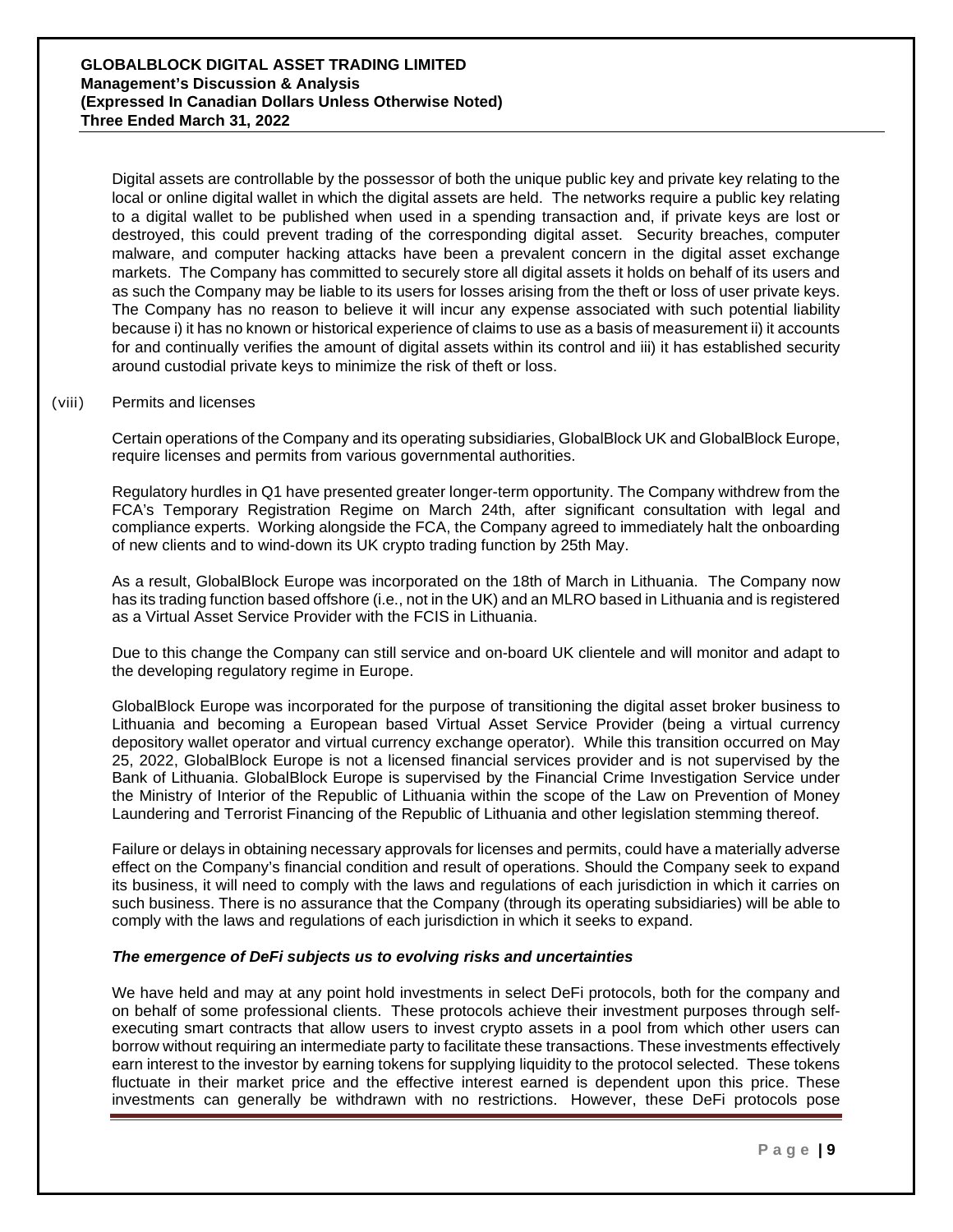heightened regulatory concerns and are subject to various risks, including the risk that the underlying smart contract is insecure, the risk to lenders that excessive market moves could obliterate collateral held against these loans and that the investor will not be able to recover their initial investment, the risk that any token rewards may experience significant volatility, and the risk that fees build into the protocols can fluctuate and impact returns. If any of these risks materialize, investments in these DeFi protocols may be adversely impacted and all such investments may be lost.

DeFi refers to a variety of blockchain-based applications or protocols that provide for peer-to-peer financial services using smart contracts and other technology rather than such services being offered by central intermediaries. There are numerous DeFi applications and protocols, each with its own unique risks and uncertainties. Common DeFi applications include borrowing/lending digital assets and providing liquidity or market making in digital assets. DeFi applications and ecosystems are demonstrating how public blockchains and smart contracts can revolutionize financial services, but the nascent technology comes with several risks that could materially and adversely affect investments and trading strategies. It is difficult to quantify the amount of leverage that exists within the DeFi ecosystem and price volatility can result in deleveraging that moves asset prices dramatically. In addition, smart contracts may contain bugs which put funds at risk of theft or loss. Furthermore, in certain decentralized protocols, it may be difficult or impossible to verify the identity of a transaction counterparty necessary to comply with any applicable anti- money laundering, countering the financing of terrorism, or sanctions regulations or controls. The complexity and interconnectedness of digital asset networks, applications, and economic systems enables new forms of malicious attacks that leverage a feature or vulnerability of one system to attack another. Such an attack may take the form of a temporary manipulation of the price of certain digital assets that trigger second order behaviors, such as automatic collateral liquidations on decentralized applications or digital asset trading platforms. Such an attack could adversely affect investments. A malicious actor can exploit the structure of one or a series of smart contracts or applications in ways that do not technically constitute exploitation of a "bug" or flaw in the smart contract or application.

The Company has been liaising with a third party DeFi provider for a year, sharing insights and developments in crypto and the DeFi space. The Company has ongoing due diligence processes with this provider and services rendered by them have been at the request of the Company's clients. The DeFi provider is a publicly listed company on the Uk's Aquis exchange.

#### **Custody and Safekeeping of digital currencies**

As of the date of this MD&A, GlobalBlock Europe only accepts United Kingdom and Lithuania resident clients or customers for its digital asset broker or trading services. To be specific, measures (including comprehensive AML/KYC procedures) have been implemented to prevent residents in the provinces and territories of Canada and the United States from becoming clients or customers owing to regulatory restrictions. The Company aims to conduct business to the highest industry standards and within the constantly developing global, regulatory environment with regards to digital assets.

The Company holds clients' digital assets primarily through self-custody solutions including the Qredo platform [\(https://www.qredo.com/\)](https://www.qredo.com/), cold storage, and the Company's accounts with exchanges and liquidity providers ("Trade Providers"). The Company's custody strategy is designed to support liquidity and efficient trading by ensuring digital assets are readily available to deploy in client requested trades, while ensuring digital assets are safeguarded against theft, hacks or security breaches.

The Company prioritizes holding digital assets with Qredo, however, the need for liquidity requires the Company to maintain accounts with exchanges, liquidity providers and hot and cold storage, and Qredo is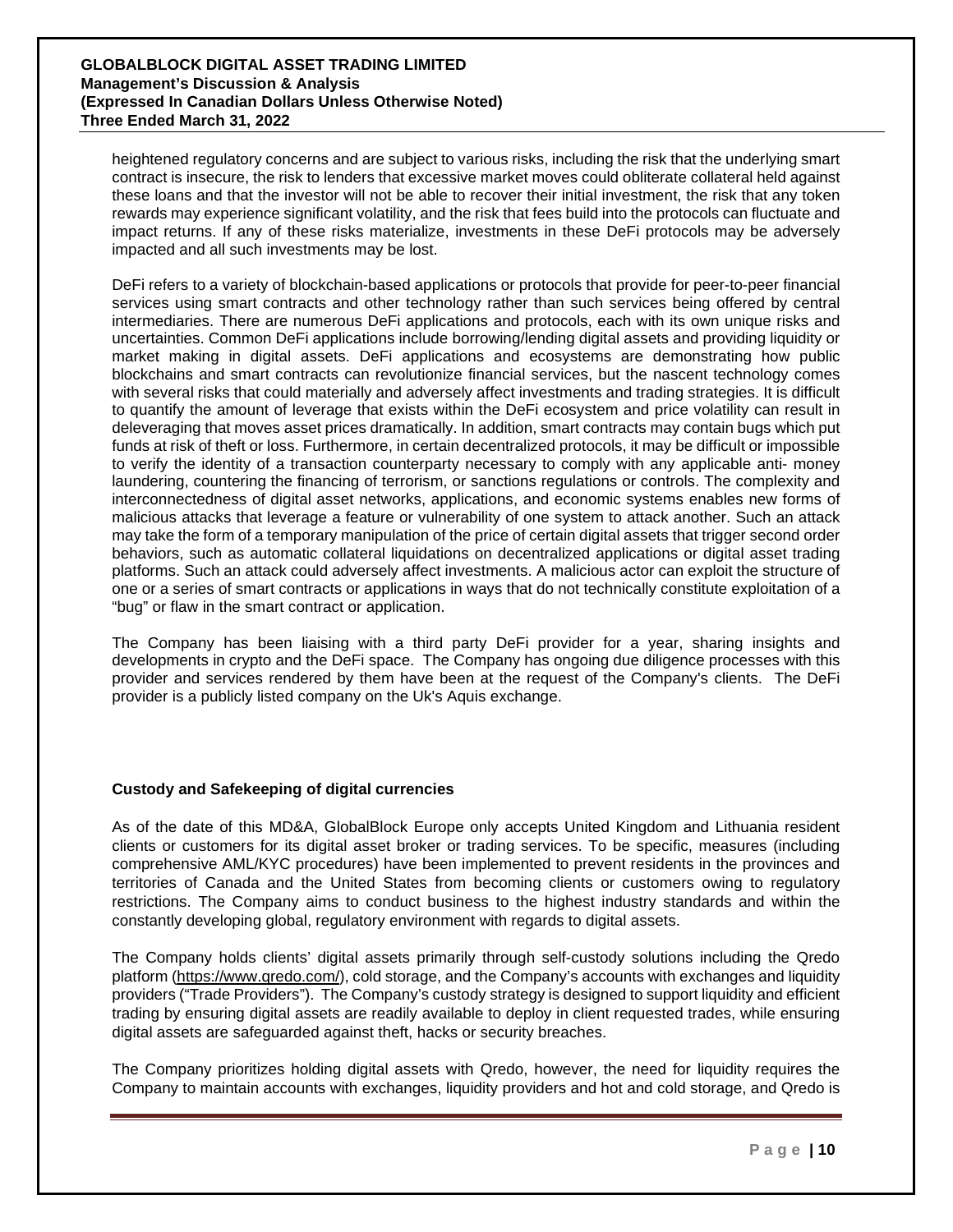currently limited in the breadth of currencies it supports. Private keys for hot and cold storage are maintained by officer and director of the Company, while third parties require various levels of authorizations, and where possible, multiple levels of authorization. Settlement procedures by the Company seek to minimize balances held at Trade Providers and ensure that digital assets are settled back within the Company's MPC wallet with Qredo, or where the digital asset is not yet supported by Qredo, the Company's cold storage, a single signatory solution, or at times, select Trade Providers that have robust security procedures, including implementation of MPC. The Company's Trade Providers are primarily located in United Kingdom and the United States, and the Company has a due diligence program it maintains on an on-going basis, for all Trade Providers which includes assessing security, reputation, liquidity levels in applicable digital assets, capitalization, management and ownership, internal control and operational practices, as well as legal and regulatory status. The Company maintains certain IT security protocols to ensure secure access and oversight of Trade Providers and the Company platform to ensure appropriate movement of digital assets.

GBDAT primarily held client assets through the Qredo custodian platform, with 61% of the value of digital assets held at March 31, 2022 held at Qredo, a further 17% held in at Exodus and 13% at CEX.io, both being Trade Providers. Qredo, CEX.io and Exodus are not Canadian or foreign financial institutions and do not have SOC2 attribution, however, Qredo received SOC1 attribution in March 2022. The Company is not aware of any security breaches, computer malware, and computer hacking attacks with Qredo, B2C2 or CEX.io. The Company is unaware of any related parties between itself and Qredo, CEX.io and B2C2, which are based in London, United Kingdom and utilize multi-signature, MPC (multi-party computation), decentralised storage protocol. Qredo currently provides US\$5 million equivalent of insurance per wallet and accepts an ever-growing list of digital assets with more being added on a frequent basis. CEX.io and B2C2 do not provide specific insurance coverage as far as the Company is aware. The Company does not maintain any other insurance and there is no certainty that any insurance claim made to Qredo in the event of theft, or a breach would be successful.

#### **Significant Accounting Judgments and Estimates**

The preparation of financial statements in accordance with IFRS requires management to make estimates and assumptions that affect the reported amounts of assets and liabilities and disclosure of contingent assets and liabilities at the date of the financial statements, and the reported amounts of revenues and expenses during the reporting period. The determination of estimates requires the exercise of judgment based on various assumptions and other factors, such as historical experience and current and expected economic conditions. Actual results may differ from these estimates. See Note 3 of the consolidated financial statements for the three months ended March 31, 2022, for a detailed discussion of significant estimates and critical judgements.

#### **Risks Factors**

#### *Permits and licenses*

Certain operations of the Company and its operating subsidiaries, GlobalBlock UK and GlobalBlock Europe, require licenses and permits from various governmental authorities. GBDAT operated as a digital asset broker in the United Kingdom under the consent of the Financial Conduct Authority in the United Kingdom until May 25, 2022. GlobalBlock Europe was incorporated for the purpose of transitioning the digital asset broker business to Lithuania and becoming a European based Virtual Asset Service Provider (being a virtual currency depository wallet operator and virtual currency exchange operator). While this transition occurred on May 25, 2022, GlobalBlock Europe is not a licensed financial services provider and is not supervised by the Bank of Lithuania. GlobalBlock Europe is supervised by the Financial Crime Investigation Service under the Ministry of Interior of the Republic of Lithuania within the scope of the Law on Prevention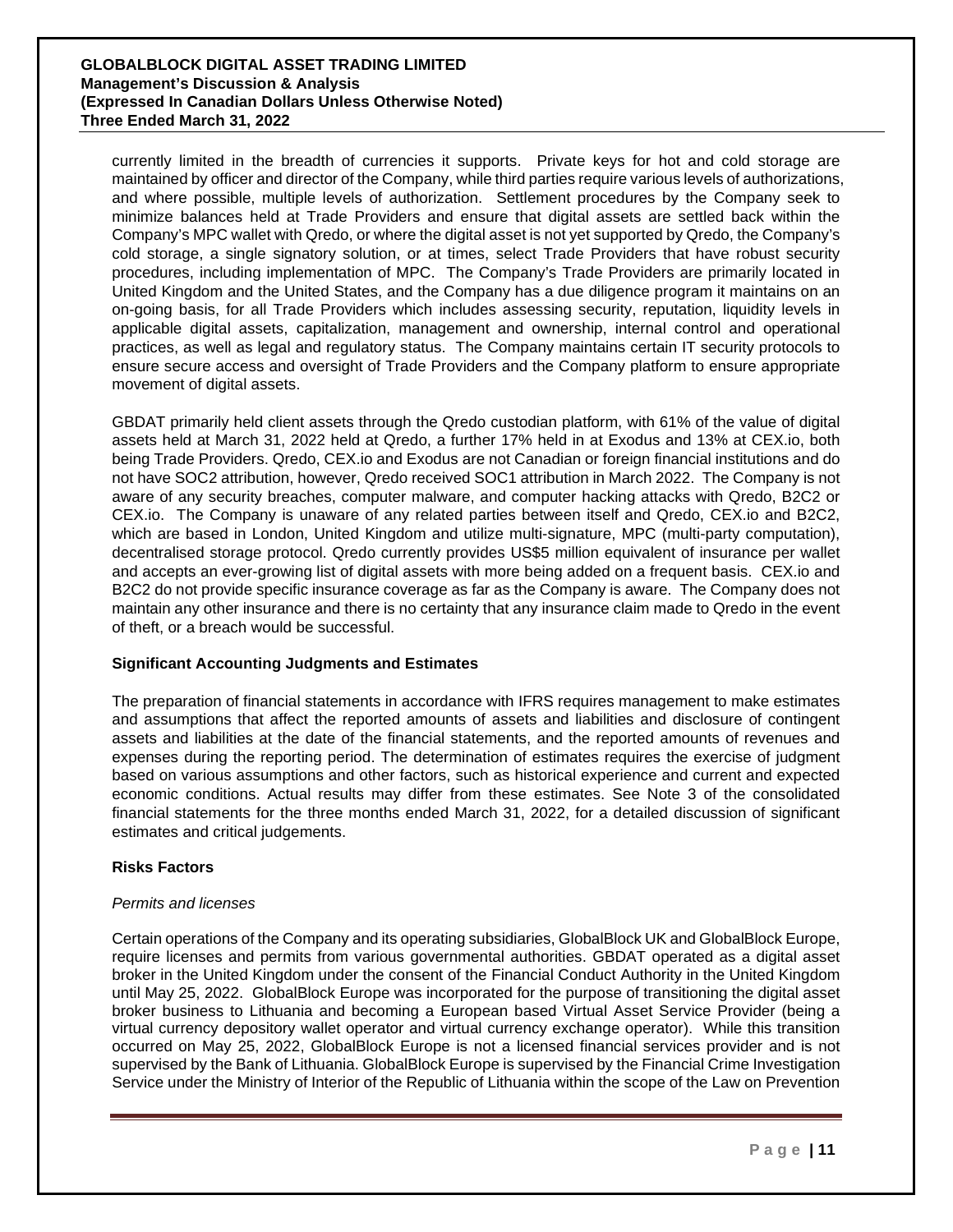of Money Laundering and Terrorist Financing of the Republic of Lithuania and other legislation stemming thereof.

Failure or delays in obtaining necessary approvals for licenses and permits, could have a materially adverse effect on the Company's financial condition and result of operations. Should the Company seek to expand its business, it will need to comply with the laws and regulations of each jurisdiction in which it carries on such business. There is no assurance that the Company (through its operating subsidiaries) will be able to comply with the laws and regulations of each jurisdiction in which it seeks to expand.

#### *Management experience and dependence on key personnel, employees and third-party providers*

The Company's success is currently largely dependent on the performance of its directors and officers, and key management and employees of its operating subsidiaries. The management team and key employees have specialized expertise within the cryptocurrency industry. The experience of these individuals is a factor which will contribute to the Company's continued success and growth. The amount of time and expertise expended on the Company's affairs by each of its management team, key management and employees of its operating subsidiaries and the directors will vary according to the Company's needs. The loss of any of these individuals could have a material detrimental impact on the Company's business. The Company does not intend to acquire any key man insurance policies for any of its current executives and key employees, and therefore there is a risk that the death or departure of any key member of management, a director, or employee or consultant could have a material adverse effect on the Company's future. Investors who are not prepared to rely on the Company's management team and board of directors should not invest in the Company's securities.

#### *Competition from other digital asset / cryptocurrency companies*

In the cryptocurrency industry, there exist multiple exchanges and brokers offering online trading and wallets. In contrast, the Company (through its operating subsidiaries) delivers best execution for every customer by providing a more personalised platform whereby customers are able to gain access through the telephone brokerage service, trading platform and mobile app of the Company's operating subsidiaries. Other market participants in the cryptocurrency industry include investors and speculators, retail users transacting in cryptocurrencies, and service companies that provide a variety of services including buying, selling, payment processing and storing of cryptocurrencies.

#### *There are material risks and uncertainties associated with the Company's anti-money-laundering ("AML"), "know your customer" ("KYC") and other protocols to detect and deter illegal activity on the Company's platforms*

The Company seeks to implement and maintain anti-money-laundering, "know your customer" and other policies and procedures that are consistent with applicable United Kingdom and non-UK law and regulation and with financial services industry best practices. Nonetheless, the Company may not be able to prevent illegal activity from occurring on or through its platforms, including the unauthorized use of a validly opened account. The use of cryptocurrencies or other digital assets for illegal purposes on or through the Company's platforms, or allegations or investigations with respect to potential such use, could result in significant legal and financial exposure to the Company and damage to the Company's reputation. Similarly, failure to meet applicable AML/KYC legal and regulatory requirements could result in regulatory fines, sanctions or restrictions, which in each case could materially and adversely affect the Company's reputation, financial condition, trading execution, and asset value and the value of any investment in the Company. Furthermore, the Company will use and rely on third-party service providers to complete key aspects of AML/KYC screenings. Although the Company will perform due diligence on such providers, there can be no assurance that in all events such providers will detect all potential illegal activity or comply with all aspects of applicable law and regulation. If such a provider were to fail to perform to agreed standards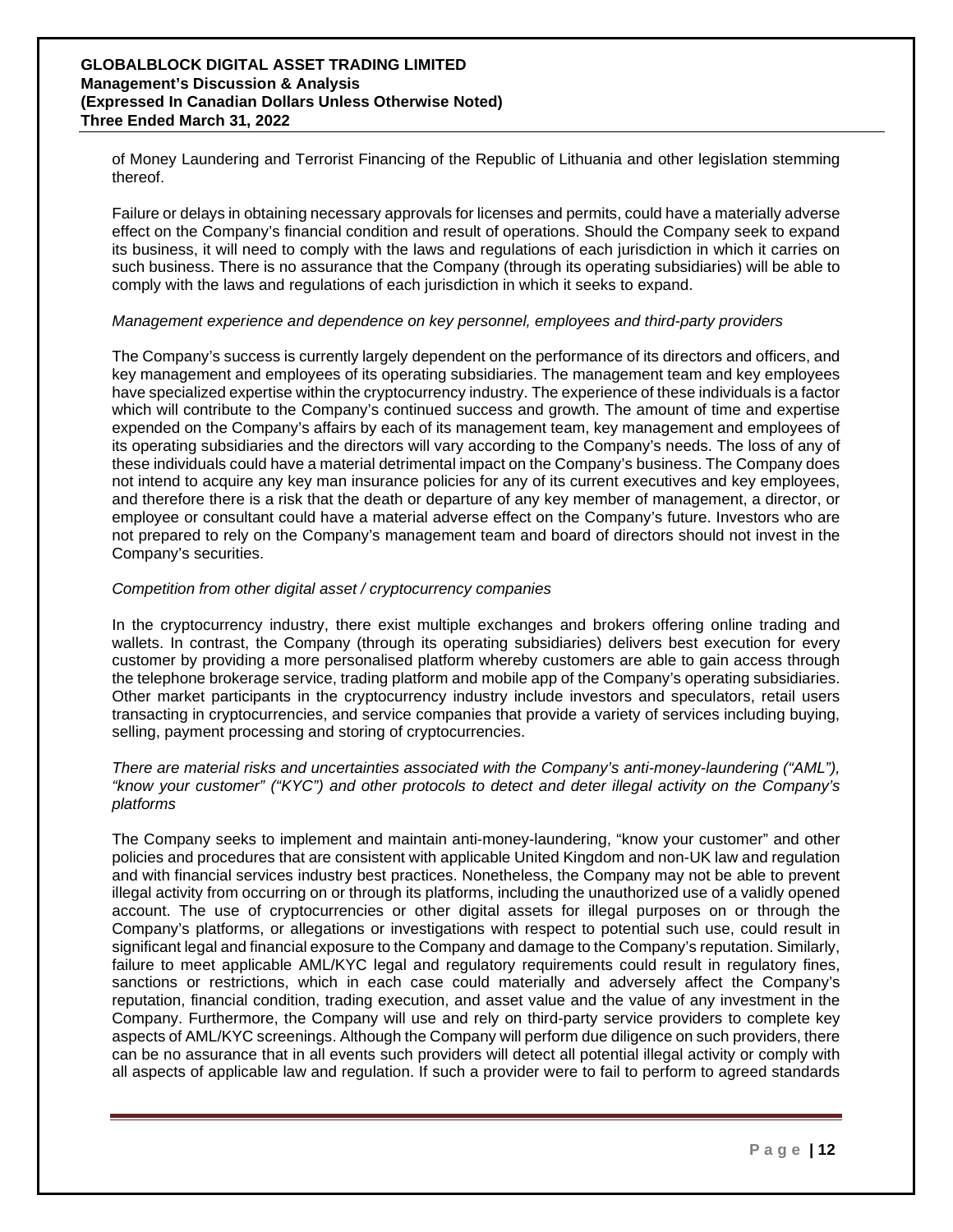or maintain full compliance, it could have a material and adverse effect on the Company's business and operations.

*The Company's use of proprietary and non-proprietary software, data and intellectual property may be subject to substantial risk* 

The Company's investment strategy may rely heavily on the use of proprietary and non-proprietary software, data and intellectual property of the Company and third parties in the digital asset sector. The reliance on this technology and data is subject to a number of important risks. First, the operation of any element of the cryptocurrencies or digital assets network or any other electronic platform may be severely and adversely affected by the malfunction of its technology and the technology of third parties. For example, an unforeseen software or hardware malfunction could occur as a result of a virus or other outside force, or as result of a design flaw in the design and operation of the network or platform. Furthermore, if the Company's software, hardware, data or other intellectual property is found to infringe on the rights of any third party, the underlying value of the assets of the Company could be materially and adversely affected. Cybersecurity breaches and other systems and technology problems may materially and adversely affect the Company.

#### *Additional Funding Requirements*

Further expansion of the Company's business outside of the United Kingdom and Lithuania, will require additional capital; and the ongoing costs of operations may not generate positive cash flow for the near or long term. There is no assurance that the Company will be successful in obtaining the required financing for these or other purposes, including for general working capital. The Company's ability to secure any required financing to sustain operations will depend in part upon prevailing capital market conditions and business success. There can be no assurance that the Company will be successful in its efforts to secure any additional financing or additional financing on terms satisfactory to management. If additional financing is raised by issuance of additional shares from treasury, control may change, and shareholders may suffer dilution. If adequate funds are not available, or are not available on acceptable terms, the Company may be required to scale back its current business plan or cease operating.

#### *Market Risk for Securities*

There can be no assurance that an active trading market for the Company's shares will be sustained. The market price for the Company's shares may be subject to wide fluctuations. Factors such as government regulation, cryptocurrency price fluctuations, share price movements of peer companies and competitors, as well as overall market movements, may have a significant impact on the market price of the Company's securities. The stock market has from time-to-time experienced extreme price and volume fluctuations, which have often been unrelated to the operating performance of particular companies.

#### *Foreign Exchange Risk*

The Company is a Canadian company, and most of its fund raising is done in Canadian dollars. Most of the expenses and revenues of the Company's subsidiaries are denominated in British Pounds or Euro. As a result, the Company is subject to foreign exchange risks relating to the relative value of the British Pound or Euro as compared to the Canadian dollar.

#### *Limited operating history*

The Company (and its operating subsidiaries) has a relatively limited history of operations in the digital asset / cryptocurrency sector. The Company (and its operating subsidiaries) will be subject to many risks common to start-up enterprises and its viability must be viewed against the background of the risks, expenses and problems frequently encountered by companies in the early stages of development in new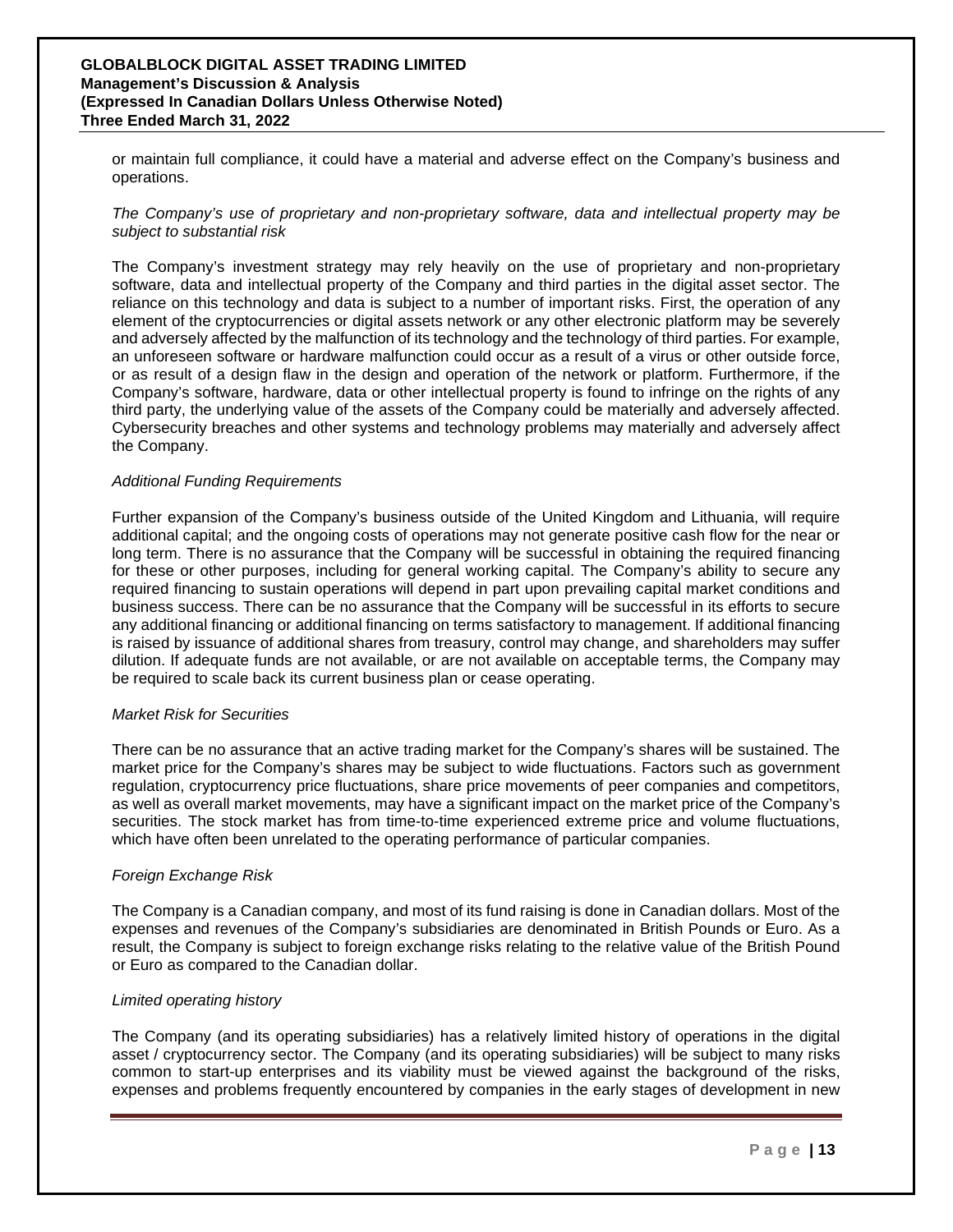and rapidly evolving markets such as the digital asset / cryptocurrency market. This includes, without limitation, under-capitalization, cash shortages, limitations with respect to personnel, and lack of revenues and/or other resources (financial or otherwise). The Company does not generate significant revenue from operations, and there is no assurance that it will develop its business profitably, and the likelihood of success of the Company must be considered in light of the Company's early stage of operations. There is no assurance that the Company will be successful in achieving a return on shareholders' investment.

#### *Changes in the value of digital assets / cryptocurrencies may affect trading*

The markets for digital assets / cryptocurrencies have experienced much larger fluctuations than other markets, and there can be no assurances that erratic swings in price will slow in the future. In the event that the price of cryptocurrency declines, the value of an investment in the Company will likely decline. Several factors may affect the price and volatility of cryptocurrency including, but are not limited to: (i) global cryptocurrency demand, depending on the acceptance of cryptocurrency by retail merchants and commercial businesses; (ii) the perception that the use and holding of cryptocurrency is safe and secure, and the related lack of or inconsistency in regulatory restrictions, particularly across various jurisdictions; (iii) conversely, heightened regulatory measures restricting the use of cryptocurrency as a form of payment or the purchase of cryptocurrency; (iv) investor's expectations with respect to the rate of inflation; (v) interest rates; (vi) currency exchange rates, including exchange rates between cryptocurrency and fiat currency; (vii) fiat currency withdrawal and deposit policies on cryptocurrency exchanges and liquidity on such cryptocurrency exchanges; (viii) interruption of services or failures of major cryptocurrency exchanges; (ix) general governmental monetary policies, including trade restrictions, currency revaluations; (x) global or regional political, economic or financial events and situations, including increased threat or terrorist activities; and/or (xi) self-fulfilling expectations of changes in the cryptocurrency market. As well, momentum pricing is typically associated with assets whose valuation, as determined by the investing public, accounts for anticipated future appreciation in value. Momentum pricing of cryptocurrency may result in speculation regarding future appreciation in the value of cryptocurrency. As a result, changing investor confidence could adversely affect an investment in the Company.

*The further development and acceptance of the cryptographic and algorithmic protocols governing the issuance of and transactions in digital assets / cryptocurrencies is subject to a variety of factors that are difficult to evaluate* 

The use of digital assets / cryptocurrencies to, among other things, buy and sell goods and services and complete other transactions, is part of a new and rapidly evolving industry that employs digital assets based upon a computer-generated mathematical and/or cryptographic protocol. The growth of this industry in general, and the use of cryptocurrencies in particular, is subject to a high degree of uncertainty, and the slowing, or stopping of the development or acceptance of developing protocols may adversely affect the Company's operations. The factors affecting the further development of the industry, include, but are not limited to:

• Continued worldwide growth in the adoption and use of digital assets / cryptocurrencies;

• Governmental and quasi-governmental regulation of cryptocurrencies and their use, or restrictions on or regulation of access to and operation of the network or similar cryptocurrency systems;

• Changes in consumer demographics and public tastes and preferences;

• The maintenance and development of the open-source software protocol of the network;

• The availability and popularity of other forms or methods of buying and selling goods and services, including new means of using fiat currencies.

• General economic conditions and the regulatory environment relating to digital assets; and

• Negative consumer sentiment and perception of digital assets / cryptocurrencies generally.

*Acceptance and/or widespread use of digital assets / cryptocurrency is uncertain*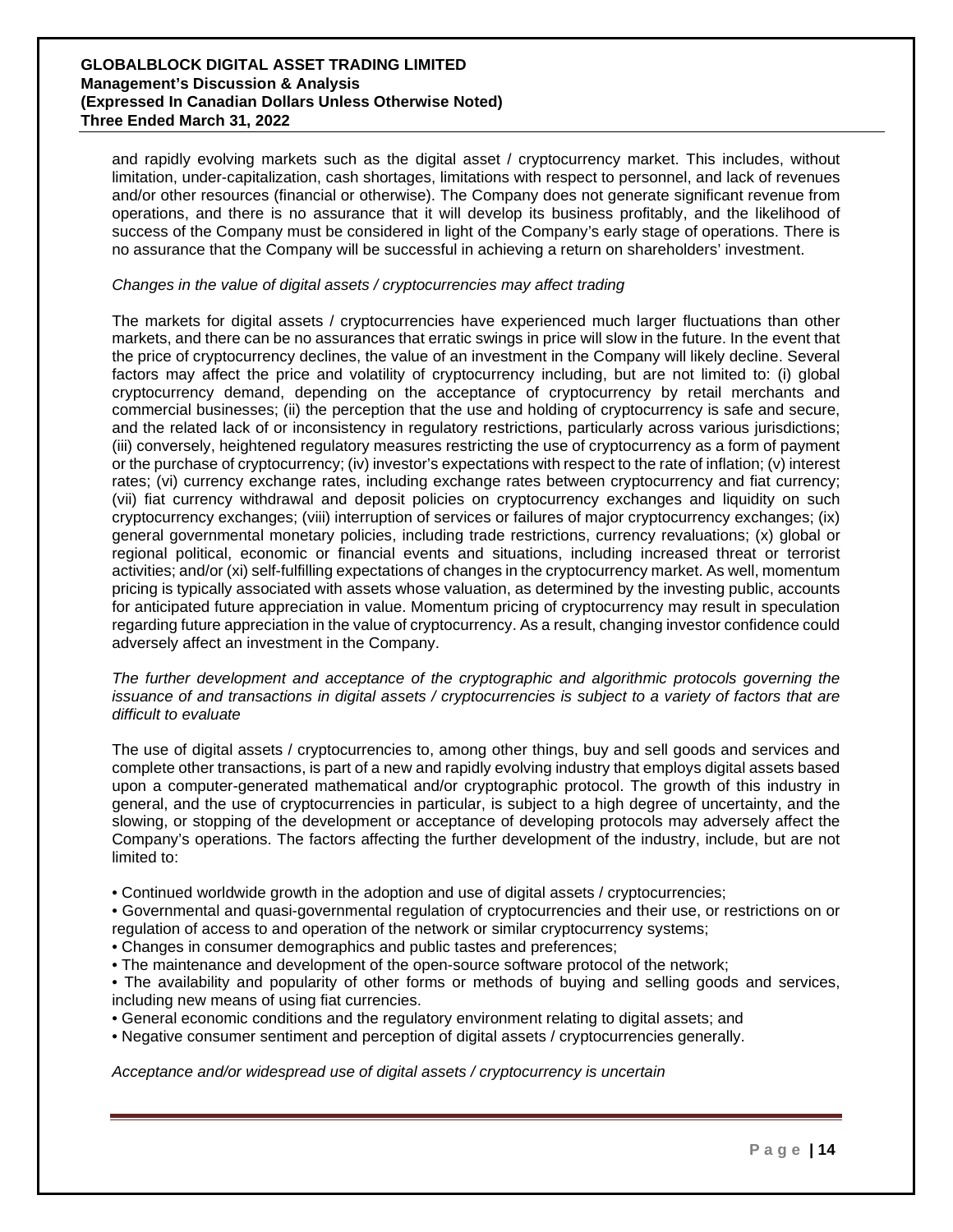Currently, there is relatively small use of digital assets/ cryptocurrencies in the retail and commercial marketplace in comparison to relatively large use by speculators, thus contributing to price volatility that could adversely affect the Company's operations, investment strategies, and profitability. As relatively new products and technologies, cryptocurrency has not been widely adopted as a means of payment for goods and services by major retail and commercial outlets. Conversely, a significant portion of cryptocurrency demand is generated by speculators and investors seeking to profit from the short-term or long-term holding of cryptocurrencies. The relative lack of acceptance of cryptocurrencies in the retail and commercial marketplace limits the ability of end users to use them to pay for goods and services. A lack of expansion by cryptocurrencies into retail and commercial markets, or a contraction of such use, may result in increased volatility or a reduction in their market prices, either of which could adversely impact the Company's business.

#### *Misuse of cryptocurrencies and malicious actors*

Since the existence of cryptocurrencies, there have been attempts to use them for speculation or malicious purposes. Although lawmakers increasingly regulate the use and applications of cryptocurrencies, and software is being developed to curtail speculative and malicious activities, there can be no assurances that those measures will sufficiently deter those and other illicit activities in the future. Advances in technology could lead to a malicious actor being able to alter the blockchain on which cryptocurrency transactions rely. In such circumstances, the malicious actor could control, exclude or modify the ordering of transactions, or generate new cryptocurrency or transactions using such control. Such changes could adversely affect an investment in the Company.

#### *Uninsured or Uninsurable Risks*

The Company intends to insure its operations in accordance with technology industry practice. However, given the novelty of the business, such insurance may not be available, uneconomical for the Company, or the nature or level may be insufficient to provide adequate insurance cover. The Company may become subject to liability for hazards against which it cannot insure or against which it may elect not to insure because of high premium costs or for other reasons. The payment of any such liabilities would reduce or eliminate the funds available for operations. Payments of liabilities for which the Company does not carry insurance may have a material adverse effect on its financial position.

#### *Pandemics and COVID-19*

The Company cautions that current global uncertainty with respect to the spread of COVID-19 and its effect on the broader global economy may have a significant negative effect on the Company. The rapid spread of COVID-19 may have a material adverse effect on global economic activity and can result in volatility and disruption to global supply chains, operations, mobility of people and the financial markets, which could affect interest rates, credit ratings, credit risk, inflation, business, financial conditions, results of operations and other factors relevant to the Company.

#### **Disclosure of Internal Controls**

Management has established processes to provide them with sufficient knowledge to support representations that they have exercised reasonable diligence to ensure that (i) the consolidated financial statements do not contain any untrue statement of material fact or omit to state a material fact required to be stated or that is necessary to make a statement not misleading in light of the circumstances under which it is made, as of the date of and for the periods presented by the consolidated financial statements; and (ii) the consolidated financial statements fairly present in all material respects the financial condition, results of operations and cash flows of the Company, as of the date of and for the periods presented.